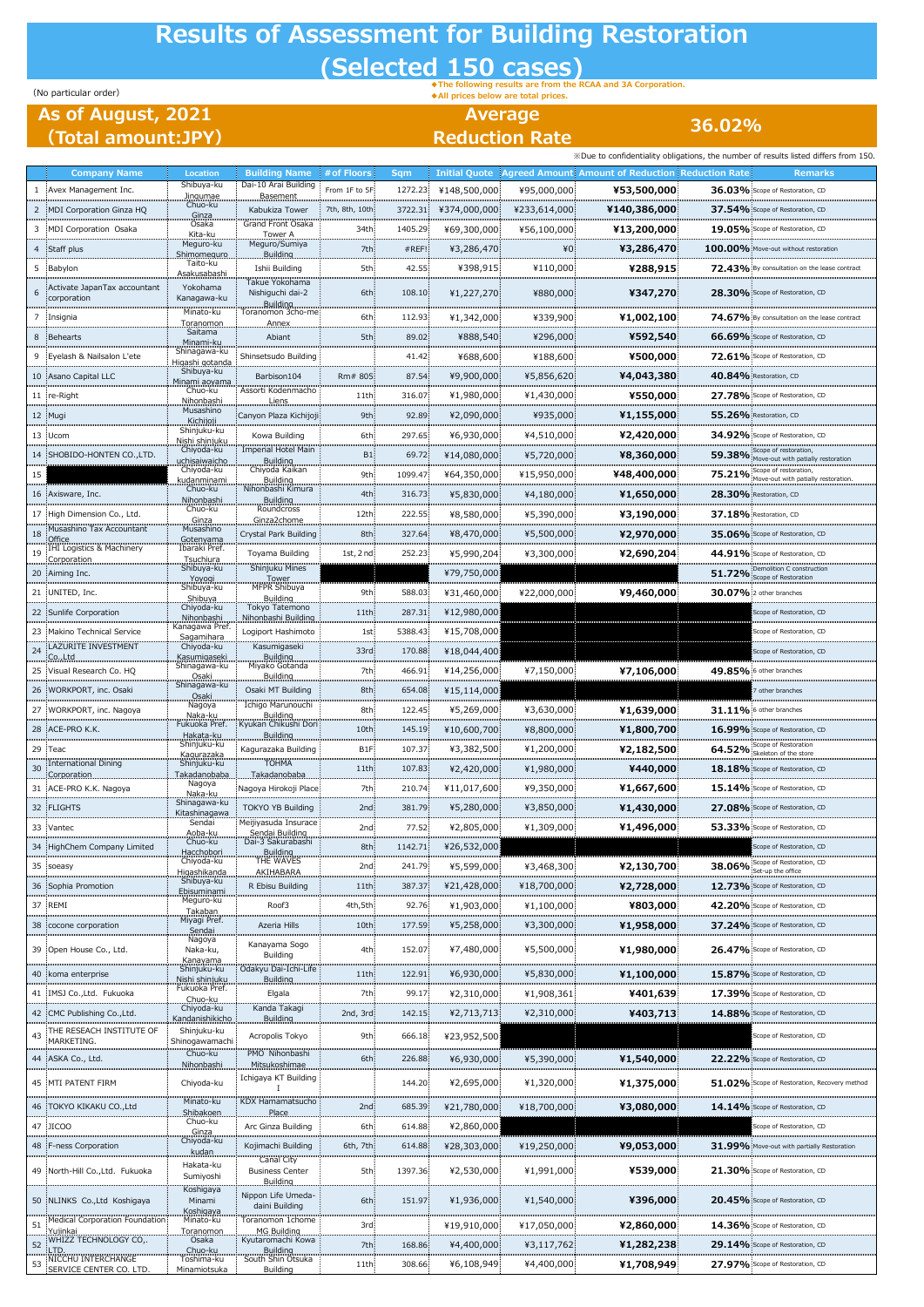|        | <b>Company Name</b>                       | Location                        | <b>Building Name</b>              | $#$ of Floors   | Sqm     |              |               | <b>Initial Quote   Agreed Amount  Amount of Reduction   Reduction Rate  </b> |                      | Remarks                                                                          |
|--------|-------------------------------------------|---------------------------------|-----------------------------------|-----------------|---------|--------------|---------------|------------------------------------------------------------------------------|----------------------|----------------------------------------------------------------------------------|
|        | 54 King-print                             | Minato-ku                       | Win Aoyama BIZ                    | 2nd             | 60.93   | ¥1,221,000   | ¥925,617      | ¥295,383                                                                     |                      | 24.19% Scope of Restoration, CD                                                  |
|        |                                           | Minamiaoyama<br>Tokyo           |                                   |                 |         |              |               |                                                                              |                      |                                                                                  |
|        | 55 ACCENT CORPORATION                     | Shibuya-ku                      |                                   | 4th             | 347.11  | ¥16,170,000  | ¥9,900,000    | ¥6,270,000                                                                   | 38.78% Consultation  |                                                                                  |
|        | 56 (株)LIXIL                               | Tokyo                           |                                   |                 |         |              |               |                                                                              |                      |                                                                                  |
|        | 57 TOKYO KIKAKU CO., Ltd.                 | Chuo-ku<br>Tokyo                |                                   | 2nd             | 685.39  |              | ¥1,071,400    |                                                                              |                      |                                                                                  |
|        |                                           | <u>Minato-ku</u>                | Meiji Yasuda                      |                 |         | ¥1,375,000   |               | ¥303,600                                                                     |                      | 22.08% Consultation of                                                           |
|        | 58 : Open House Co., Ltd.                 | Nagoya<br>Naka-ku               | Insurance building                | 4th             | 152.07  | ¥2,420,000   | ¥1,716,000    | ¥704,000                                                                     |                      | 29.09% Consultation of Restoration                                               |
| 59     | Mr. Watanabe (sole                        | Saitama Pref.                   |                                   |                 |         |              |               |                                                                              |                      | 62.99% Consultation of Restoration                                               |
|        | proprietor)                               | Osaka                           | Midosuji Honmachi                 |                 |         |              |               |                                                                              |                      |                                                                                  |
|        | 60 mikjapan Co., Ltd.                     | Chuo-ku                         | Urban Building                    | 2nd:            | 549.49  | ¥10,780,000  | ¥8,789,000    | ¥1,991,000                                                                   |                      | 18.47% Conversion to C construction                                              |
|        | 61 Kennedy Willson Japan                  | Chiyoda-ku                      | Toranomon Mitsui                  | 14th            | 229.95  | ¥9,782,159   | ¥7,920,000    | ¥1,862,159                                                                   |                      | Scope of Restoration, CD<br>19.04% RCAA Collaboration                            |
|        |                                           | <u>Kasumigaseki</u><br>Chuo-ku  | Building<br>Towa Ginza Daiichi    |                 |         |              |               |                                                                              |                      | Scope of Restoration, CD                                                         |
|        | 62 TOKYO NAPP INC.                        | Ginza                           | Building                          | 4th             | 71.90   | ¥1,375,000   | ¥1,071,400    | ¥303,600                                                                     |                      | 22.08% RCAA Collaboration                                                        |
|        | 63 Yohkoh Bussan Co., Ltd.                | Hyogo Pref.                     | Daido Seimei Building             | 4th:            | 98.41   | ¥2,420,000   | ¥1,716,000    | ¥704,000                                                                     |                      | Scope of Restoration, CD<br>29.09% RCAA Collaboration                            |
|        |                                           | Himeji<br>Chiyoda-ku            | Kanda Maehara                     |                 |         |              |               |                                                                              |                      | Restration                                                                       |
|        | 64 CS Planning                            | Kanda sudamachi                 | <b>Building</b>                   | 4th:            | 62.48   | ¥2,035,000   | ¥440,000      | ¥1,595,000                                                                   |                      | 78.38% Excluded normal wear and tear                                             |
|        | 65 Wake arts                              | Shinagawa-ku                    | Wistaria Gotanda                  | 10th            | 45.69   | ¥2,442,000   | ¥682,000      | ¥1,760,000                                                                   |                      | Restoration<br>72.07% Estimated item errors                                      |
|        | 66 COSPA CREATION Inc.                    | Higashi gotanda<br>Shinjuku-ku  | Building                          | 2nd             |         |              |               |                                                                              |                      | Scope of Restoration, CD                                                         |
|        |                                           | Shimoochiai                     | Arimino Building                  |                 | 957.75  | ¥18,810,000  | $*10,500,001$ | ¥8,310,000                                                                   |                      | 44.18% RCAA Collaboration                                                        |
| 67     | (株)One&Presence Holdings                  | Shibuya-ku<br><u>Jingumae</u>   |                                   | 17th            | 666.58  | ¥24,970,000  | ¥21,780,000   | ¥3,190,000                                                                   |                      | Scope of Restoration, CD<br>12.78% RCAA Collaboration                            |
| 68     |                                           | Chiyoda-ku                      |                                   |                 |         | ¥4,070,000   | ¥2,530,000    |                                                                              |                      | 37.84%: Scope of Restoration, CD                                                 |
|        | :KartzMediaCommunication                  | Hirakawa-cho                    | Nagatacho Glassgate               | $B1F \cdot 1st$ | 210.12  |              |               | ¥1,540,000                                                                   |                      |                                                                                  |
|        | 69 CYND Co., Ltd.                         | Shinagawa-ku<br>Higashi gotanda | Office T&U                        | 4th:            | 193.75  | ¥3,861,000   | ¥3,190,000    | ¥671,000                                                                     |                      | Scope of Restoration, CD<br>17.38% RCAA Collaboration                            |
|        | MarkLines Co., LTD                        | Minato-ku                       |                                   |                 |         |              |               |                                                                              |                      | 31.63% Scope of Restoration, CD                                                  |
| 70     |                                           | Akasaka                         | Aoyama Tower Place                | 2nd             | 527.97  | ¥16,170,000  | ¥11,055,000   | ¥5,115,000                                                                   |                      |                                                                                  |
|        | 71 Seesaa Inc.                            | Shibuya-ku<br>Shibuya           | A-PLACE Shibuya<br>Konno          | 7.8th           | 546.51  | ¥15,334,000  | ¥11,000,000   | ¥4,334,000                                                                   |                      | Scope of Restoration, CD<br>28.26% RCAA Collaboration                            |
| 72     |                                           | Minato-ku                       |                                   | 11th            | 192.40  | ¥7,480,000   | ¥3,300,000    |                                                                              |                      | Scope of Restoration, CD                                                         |
|        |                                           | Shinbashi                       | Kinshicho Prime                   |                 |         |              |               | ¥4,180,000                                                                   |                      | 55.88% RCAA Collaboration                                                        |
| 73     | LIXIL Housing Research<br>Institute, Ltd. | Koto-ku<br>Kameido              | Tower                             | 2nd             | 359.01  | ¥14,410,000  | ¥9,900,000    | ¥4,510,000                                                                   |                      | 31.30% Unit Price of Restoration, CD                                             |
|        |                                           |                                 |                                   |                 |         |              |               |                                                                              |                      |                                                                                  |
|        | 74 Scala Communications, Inc.             | Shibuya-ku                      | Ebisu Prime Square                | 6.8.12th        | 1471.07 | ¥36,630,000  | ¥27,500,000   | ¥9,130,000                                                                   |                      | Move-out with Partially Resoration<br>24.92% (Sustainable)                       |
|        |                                           | Ebisu                           | Tower                             |                 |         |              |               |                                                                              |                      | <b>RCAA Collabolation</b>                                                        |
|        | 75 : Henshiko Japan Co., Ltd.             | Minato-ku                       | Dai-2 Toranomon                   | 3rd:            | 165.16  | ¥5,148,000   | ¥3,300,000    |                                                                              |                      | Scope of Restoration, CD                                                         |
|        |                                           | Akasaka                         | Building                          |                 |         |              |               | ¥1,848,000                                                                   |                      | 35.90% RCAA Collaboration                                                        |
| 76     | LAZURITE INVESTMENT                       | Minato-ku                       | Nogizaka Park Front               | 5th:            | 67.17   | ¥2,420,000   | ¥1,595,000    | ¥825,000                                                                     |                      | 34.09% Restoration, C construction by contractor                                 |
|        | Co.,Ltd                                   |                                 |                                   |                 |         |              |               |                                                                              |                      |                                                                                  |
| 77     | Japan communication system                | Minato-ku                       | Stadium Place                     | 5th, 6th        | 427.77  | ¥10,296,000  | ¥7,653,800    | ¥2,642,200                                                                   |                      | 25.66% Unit Price of Restoration,                                                |
|        | :Co.,Ltd                                  | <u>Kitaaovama</u>               | Apyama<br>Kawasaki St Mae         |                 |         |              |               |                                                                              |                      |                                                                                  |
| 78 IBC |                                           | Kawasaki                        | <b>Tower Repark</b>               |                 | 89.26   | ¥9,350,000   | ¥5,940,000    | ¥3,410,000                                                                   |                      | 36.47% Restoration: Skeleton                                                     |
| 79     | : ASMARQ Co., Ltd.                        | Shibuya-ku<br>Shibuya           | Alive Mitake                      | 3rd:            |         | ¥41,250,000  | ¥31,020,000:  | ¥10,230,000                                                                  |                      | Restoration for specific wear and tear<br>24.80% recovery, CD                    |
|        | 80 SIGNAL HOLDINGS CO., LTD.              | Osaka                           | EDGE Shinsaibashi                 | 12th            | 928.79  |              |               |                                                                              |                      | Demolition by C construction contracto                                           |
|        |                                           | Chuo-ku                         |                                   |                 |         | ¥28,561,038  | ¥20,350,000   | ¥8,211,038                                                                   |                      | 28.75% at zero cost, CD                                                          |
|        | 81 Valuedesign                            | Chuo-ku<br><u>Nihonbashi</u>    | <b>CCIC Buildding</b>             | 5th, 6th        | 393.06  | ¥5,434,000   | ¥3,850,000    | ¥1,584,000                                                                   |                      | 29.15% Scope of Restoration, at zero cost, CD                                    |
|        | 82 YAMADA HOMES Co., LTD.                 | Shinagawa-ku                    | KDX Higashi                       | 2nd             | 1059.11 | ¥25,520,000  | ¥17,600,000   | ¥7,920,000                                                                   | 31.03% COMBU LOCK    | Construction by tenant recommended                                               |
|        |                                           | Higashi gotanda<br>Chiyoda-ku   | Shinagawa Building                |                 |         |              |               |                                                                              |                      |                                                                                  |
|        | 83 EST corporation, Ltd.                  | kudan                           | Kudan First Place                 | 6th             |         | ¥25,300,000  | ¥15,950,000   | ¥9,350,000                                                                   |                      | 36.96% Fee of Restoration, CD                                                    |
|        | 84 Oisix Ra Daichi Inc                    | Shinjuku-ku                     | Tokyo Opera City                  | 16th            | 2011.56 | ¥79,046,000  | ¥56,650,000   | ¥22,396,000                                                                  | 28.33% CD            | Demolition by C Construction contractor                                          |
|        |                                           | Nishi shinjuku<br>Chuo-ku       | <b>Building</b><br>Tokyo Tatemono |                 |         |              |               |                                                                              |                      |                                                                                  |
| 85     | LONG LIFE HOLDING Co., Ltd.               | Nihonbashi                      | Nihonbashi Building               | 3rd             | 211.34  | ¥6,270,000   | ¥3,487,000    | ¥2,783,000                                                                   | 44.39% Unit price of |                                                                                  |
| 86     | Knovos, LLC(Former: Capital               | Chiyoda-ku                      | Unizo Uchikanda                   | 12th            | 89.26   | ¥3,234,000   | ¥1,705,000    | ¥1,529,000                                                                   |                      | 47.28% Scope of Restoration: CD                                                  |
|        | Legal Solutions LLC)                      | Uchikanda<br>Minato-ku          | Daiwa Nishishimbashi:             |                 |         |              |               |                                                                              |                      |                                                                                  |
| 87     | WINLIGHT Co., Ltd.                        | NishiShimbashi                  | <b>Building</b>                   | 4th             |         | ¥9,900,000   | ¥7,370,000    | ¥2,530,000                                                                   | 25.56% CD            |                                                                                  |
|        | 88 toyoflex group                         | Shinjuku-ku                     | Daiwa NishiShinjuku               | 8th             |         | ¥14,867,600  | ¥11,770,000   | ¥3,097,600                                                                   | 20.83% CD            |                                                                                  |
|        |                                           | Nishi shinjuku                  | <b>Building</b>                   |                 |         |              |               |                                                                              |                      |                                                                                  |
| 89     |                                           | Osaka                           |                                   | 6th:            | 357.02  | ¥8,129,000   | ¥3,850,000    | ¥4,279,000                                                                   | 52.64% Lawyer        |                                                                                  |
|        | 90 RealNetworks, Inc.                     | Shinjuku-ku                     | Shinjuku East Side                |                 | 357.02  | ¥16,159,000  | ¥110,000      | ¥16,049,000                                                                  |                      | 99.32% Move-out without restoration                                              |
|        |                                           | shinjuku<br>Koto-ku             | <b>Building</b>                   |                 |         |              |               |                                                                              |                      |                                                                                  |
|        | 91 AVICOM JAPAN CO., LTD.                 | Aomi                            |                                   |                 | 245.07  | ¥56,722,600  | ¥30,669,100   | ¥26,053,500¦                                                                 |                      | 45.93% Scope of Restoration                                                      |
|        | 92 Kayama Legal Firm                      | Osaka                           | Tatsuno Nishitenman               | 4th             |         | ¥1,705,000   | ¥1,408,000    | ¥297,000                                                                     |                      | 17.42% Judicial Clerks Office                                                    |
|        |                                           |                                 | <b>Building</b>                   |                 |         |              |               |                                                                              |                      |                                                                                  |
| 93     | :Central Tanshi FX Co.,Ltd.               | Minato-ku<br>Mita               |                                   | 14th.           | 856.00  | ¥51,700,000  | ¥40,700,000:  | ¥11,000,000                                                                  | 21.28% CD            |                                                                                  |
|        |                                           | Shibuya-ku                      | Shin-ei                           | 7th             |         |              |               |                                                                              |                      |                                                                                  |
|        | 94 CRECHER Co. Ltd                        | Shibuya                         | <u>Miyamasusaka</u>               |                 | 103.54  | ¥6,820,000   | ¥5,500,000    | ¥1,320,000                                                                   | 19.35% CD            |                                                                                  |
|        | 95 REJOB Co., Ltd.                        | Shinjuku-ku<br>Hyakunincho      | HUNDRED<br>CIRCUSEast Tower       | 2nd             | 1045.26 | ¥17,160,000  | ¥12,870,000   | ¥4,290,000                                                                   | 25.00% CD            |                                                                                  |
|        |                                           |                                 |                                   |                 |         |              |               |                                                                              |                      |                                                                                  |
|        | 96 NDD                                    | Shinagawa-ku                    |                                   |                 | 487.50  | ¥42,460,000  | ¥11,000,000:  | ¥31,460,000∶                                                                 |                      | 74.09% Fee of Restoration, CI                                                    |
|        | 97 LUCKBAG Group                          | Yokohama                        | Yokohama Bay                      |                 | 244.63  | ¥19,910,000: | ¥8,745,000    | ¥11,165,000.                                                                 |                      | 56.08% Move-out without restoration<br>Scope of Restoration, Recovery method     |
|        |                                           |                                 | Quarter                           |                 |         |              |               |                                                                              |                      |                                                                                  |
|        | 98 CINQSMILE Inc.                         | Shinagawa-ku                    | SG Square                         |                 | 1659.44 | ¥14,080,000  | $*0$          | ¥14,080,000                                                                  |                      | Move-out without restoration<br>100.00% Patial restoration                       |
|        |                                           |                                 |                                   |                 |         |              |               |                                                                              |                      |                                                                                  |
|        | 99 Packet Video Japan                     | Shinagawa-ku                    | Tennozu Central                   |                 | 519.01  | ¥19,778,000  | ¥10,450,000   | ¥9,328,000                                                                   |                      | Scope of Restoration                                                             |
|        |                                           |                                 | Tower                             |                 |         |              |               |                                                                              |                      | 47.16% Lawyer collaboration                                                      |
|        |                                           |                                 | Shinagawa Grand                   |                 |         |              |               |                                                                              |                      | Scope of Restoration, Recovery method,                                           |
|        | 100 A.N.D.                                | Shinagawa-ku                    | Central Tower                     |                 | 487.50  | ¥42,130,000  | ¥10,450,000   | ¥31,680,000                                                                  |                      | 75.20% Lawyer collaboration                                                      |
|        |                                           |                                 |                                   |                 |         |              |               |                                                                              |                      |                                                                                  |
|        | 101 Masterpiece Group, Inc.               | Minato-ku                       | FBR Mita Building                 |                 | 522.81  | ¥9,669,000   | ¥6,930,000    | ¥2,739,000                                                                   |                      | 28.33% Discussion of fee of restoration                                          |
|        | 102 TAMAGAWA HOLDINGS CO.,                |                                 | <b>VORT</b>                       |                 |         |              |               |                                                                              |                      | Scope of Restoration, Recovery method,                                           |
|        | ILTD.                                     | Minato-ku                       | Hamamatsucho I                    |                 | 133.16  | ¥3,102,000   | ¥2,152,260    | ¥949,740                                                                     | 30.62%               | Discussion of fee of restoration                                                 |
|        |                                           |                                 |                                   |                 |         |              |               |                                                                              |                      |                                                                                  |
|        | 103 Order-cheese Co., Ltd                 | Chiyoda-ku                      | Uchikanda 282<br>Building         |                 | 658.51  | ¥8,448,000   | ¥6,380,000    | ¥2,068,000                                                                   | 24.48%               | Scope of Restoration, Recovery method,<br>Discussion of fee of restoration       |
|        |                                           |                                 |                                   |                 |         |              |               |                                                                              |                      |                                                                                  |
|        |                                           |                                 |                                   |                 |         |              |               |                                                                              |                      | Scope of Restoration, Recovery method,                                           |
|        | 104 Tsuruoka Clinic                       | Shibuya-ku                      | Namiki Building                   |                 | 99.17   | ¥5,247,000   | ¥1,738,000    | ¥3,509,000                                                                   |                      | 66.88% Lawer collboration,<br>Discussion of fee of restoration                   |
|        |                                           |                                 |                                   |                 |         |              |               |                                                                              |                      |                                                                                  |
|        |                                           |                                 | Sumitomo Life                     |                 |         |              |               |                                                                              |                      | Scope of Restoration, Recovery method                                            |
|        | 105 Simplex Reality                       | Minato-ku                       | Insurance Akasaka                 |                 | 403.97  | ¥16,830,000  | ¥8,800,000    | ¥8,030,000                                                                   | 47.71%               | Discussion of fee of restoration                                                 |
| 106    | Miura International Patent                | Chiyoda-ku                      | Building<br>Marumasu Kojimachi    |                 | 218.18  | ¥3,762,000   | ¥2,640,000    | ¥1,122,000                                                                   |                      | Scope of Restoration, Recovery method,                                           |
|        | Office<br>107 SOEI Patent & Law Firm      |                                 | <b>Building</b>                   |                 |         |              |               |                                                                              |                      | 29.82% Discussion of fee of restoration<br>Scope of Restoration, Recovery method |
|        | Kyoto Office                              | Kyoto                           |                                   |                 | 238.02  | ¥7,920,000   | ¥5,610,000    | ¥2,310,000                                                                   |                      | 29.17% Discussion of fee of restoration                                          |
|        | 108 Interbrand Japan                      | Shinjuku-ku                     | Kawakita Memorial                 |                 | 915.70  | ¥26,180,000: | ¥20,728,004   | ¥5,451,996                                                                   |                      | Scope of Restoration, Recovery method,                                           |
|        |                                           |                                 | Building<br>Kayabacho EKK         |                 |         |              |               |                                                                              |                      | 20.83% Discussion of fee of restoration                                          |
|        | 109 IISA                                  | Chuo-ku                         | Building                          |                 | 161.98  | ¥3,828,000   | ¥1,870,000    | ¥1,958,000                                                                   |                      | 51.15% Scope of Restoration, Recovery method,                                    |